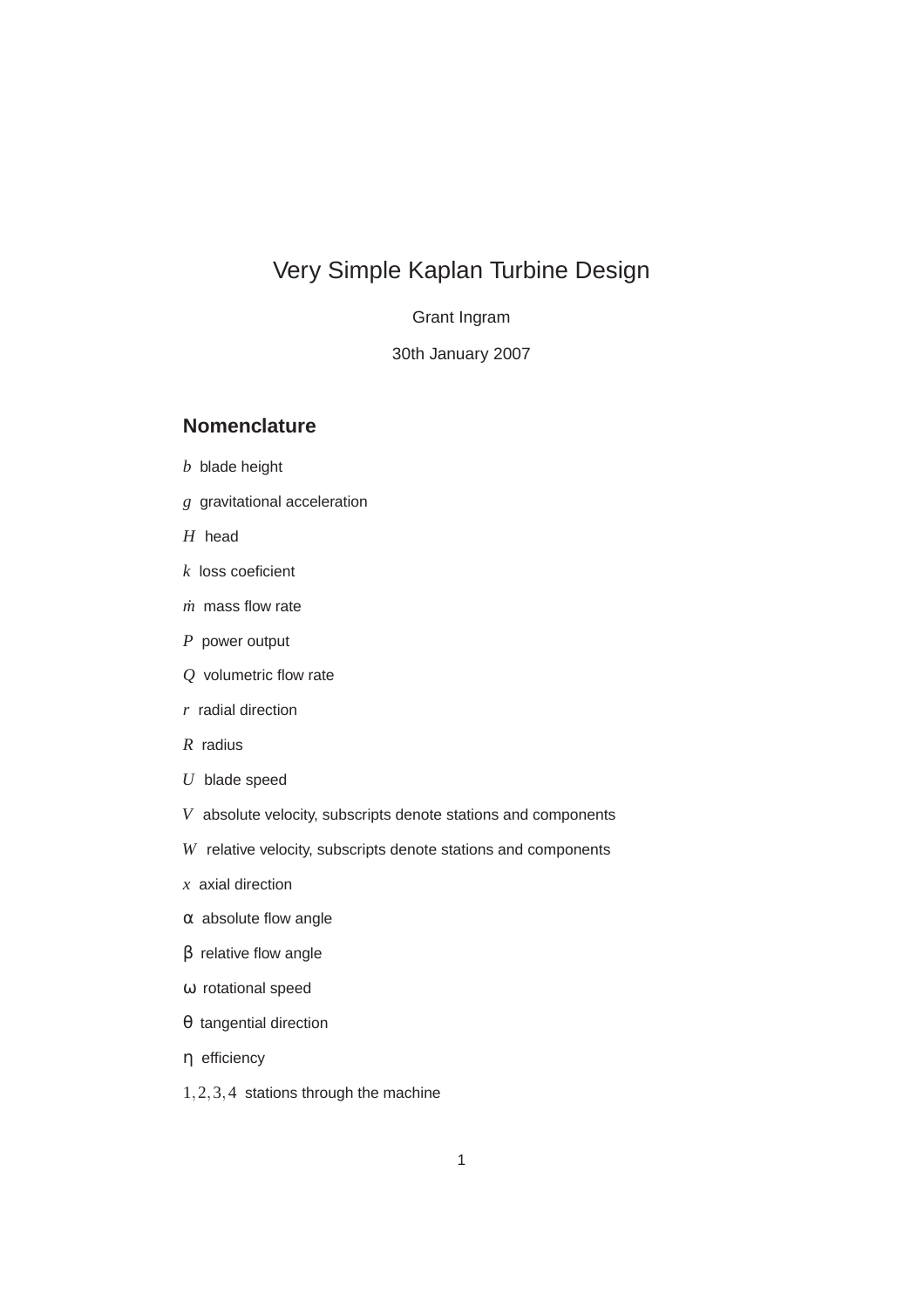

<span id="page-1-0"></span>Figure 1: General Arrangement of Kaplan

#### **1 Introduction**

This short note indicates how a preliminary design of an axail flow Kaplan turbine can be carried out - see Figure [1](#page-1-0) for a cross section of the device. Note that this analysis is approximate and is useful for a first appoximation only.

In order to carry out a preliminary blade analysis consider a mean radius through the machine. In order to draw or manufacture the blades you will need to know the inlet and exit angles of the stator ( $\alpha_1$  and  $\alpha_2$ ) and the rotor ( $\beta_1$  and  $\beta_2$ ). This is shown in Figure [2](#page-2-0) In this analysis the effect of blade shape or number is not considered - to a first approximation you can ignore them - simply pick a reasonable shape and a reasonable number of blades.

The approach is to set the flow rate through the machine and then calculate the power output. Once this has been determined the losses and therefore the overall head required to drive the machine are determined - if this exceeds the site head you will need to iterate your design.

Parameters you need to set or guess:

- $\alpha_1$  Stator inlet angle, set up to line up with incoming flow.
- $\alpha_2$  Stator exit angle. A value needs to be selected and then checked following the results of this calculation (determines power output)
- $\beta_2$  Rotor inlet angle, set to line up with *relative* inlet flow at station 2.
- $\bullet$   $\beta_3$  Rotor exit angle. A value needs to be selected and then checked following results of this calculation (determines power output)
- *Q* Flow rate, guess a value and then use this calculation to see if it is reasonable
- $R_{2m}$ ,  $R_{3m}$  Mean radii at station 2 and 3, pick at start of analysis
- *<sup>b</sup>*2,*b*<sup>3</sup> Blade heights, pick at start of analysis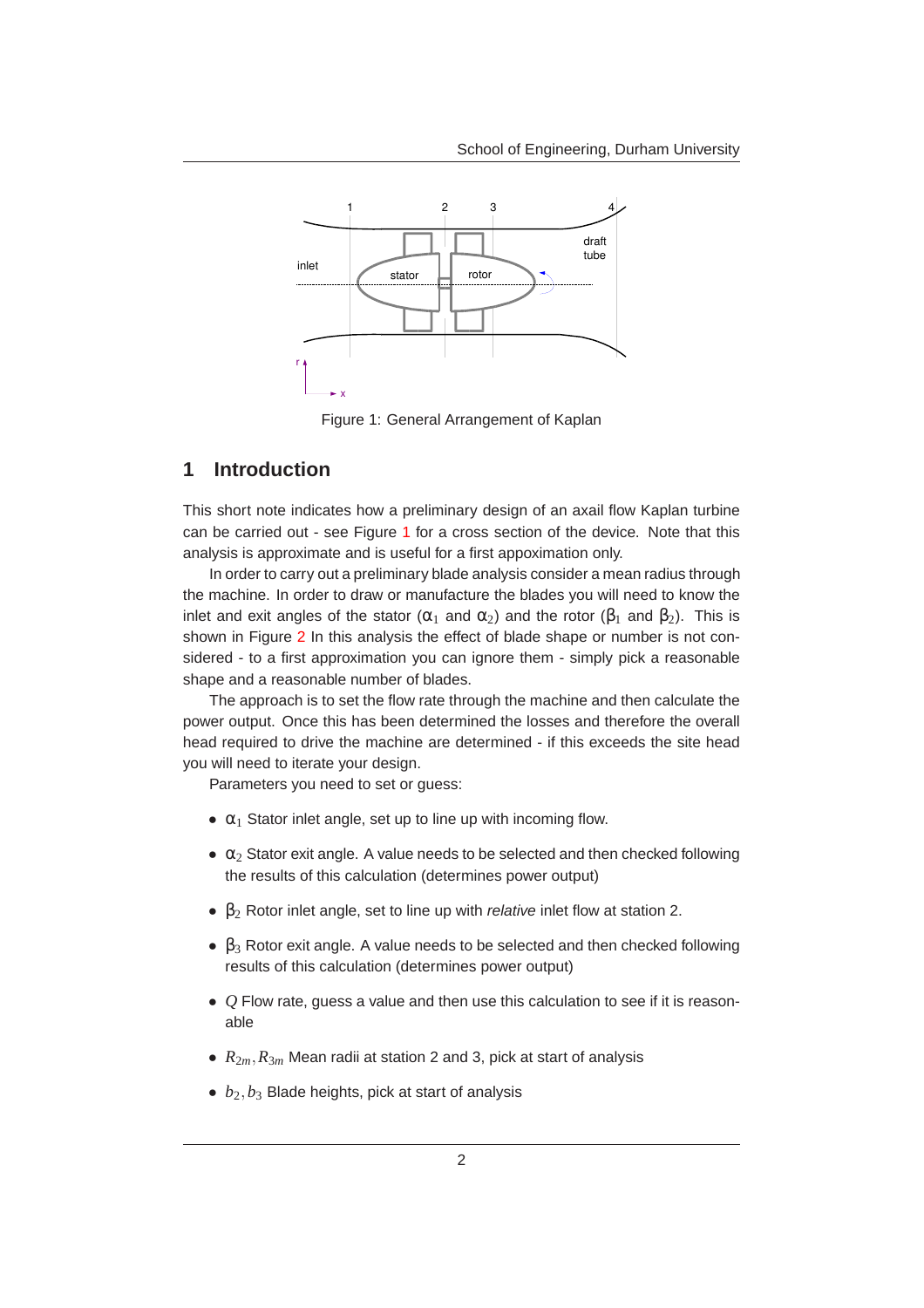

<span id="page-2-0"></span>Figure 2: Angles that need to determined for design

• ω Rotation speed of machine

All other quantities are derived from these selections.

## **2 Power Output**

The Euler turbomachinery equation will give us the power output:

$$
P = \dot{m}\omega(R_{3m}V_{3\theta} - R_{2m}V_{2\theta})
$$
\n(1)

From velocity triangle at station 2:

$$
V_{2\theta} = V_{2x} \tan \alpha_2 \tag{2}
$$

where:

$$
V_{2x} = \frac{Q}{2\pi R_{2m}b_2} \tag{3}
$$

From velocity triangle at station 3:

$$
V_{3\theta} = \omega R_{3m} + V_{3x} \tan \beta_3 \tag{4}
$$

where:

$$
V_{3x} = \frac{Q}{2\pi R_{3m}b_3} \tag{5}
$$

Remember that the angles are positive in the direction of rotation! To set  $\beta_2$  to line up with the exit flow from the stator use the following expression:

$$
\beta_2 = \tan^{-1}\left(\frac{V_{2\theta} - \omega R_{2m}}{V_{2x}}\right)
$$
 (6)